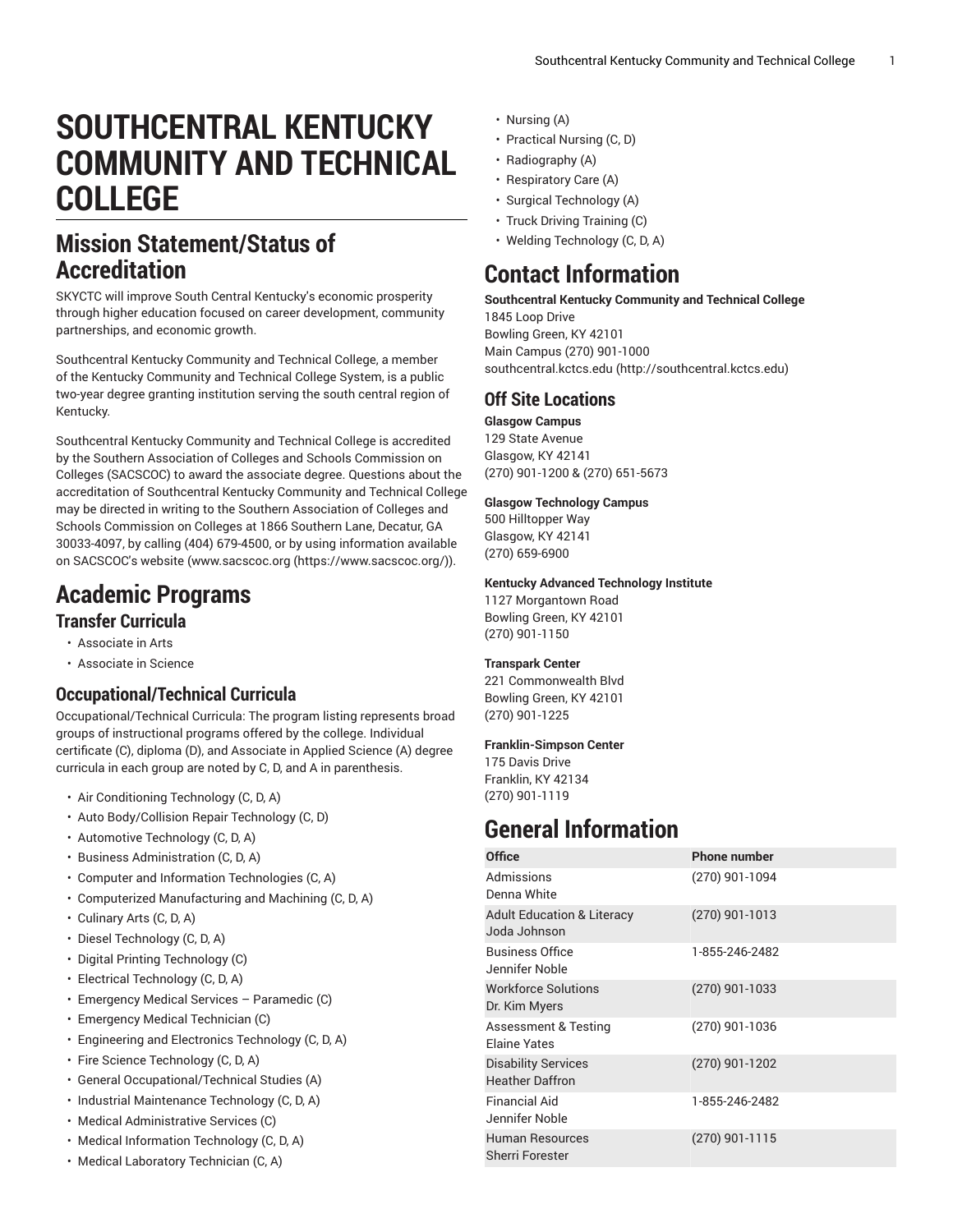| Resource Development<br><b>Heather Rogers</b>                | $(270)$ 901-1116 | Dent, Julie G, Assistant Professor, MBA, University of Kentucky, 1997<br>Dowell, Ryan, Assistant Professor, MS, University of Kentucky, 2016            |
|--------------------------------------------------------------|------------------|---------------------------------------------------------------------------------------------------------------------------------------------------------|
| Library<br>Kathryne LeFevre                                  | $(270)$ 901-1155 | Eadens, Brian, Associate Professor, BS, Western Kentucky University,<br>2012                                                                            |
| <b>Public Relations</b><br>Rebecca Lee                       | $(270)$ 901-1117 | Ellis, Claudean, Associate Professor, MA, Nova Southeastern University,<br>2005<br>Embry, Amy B, Assistant Professor, DC, National University of Health |
| Records<br>Amy Cannon                                        | $(270)$ 901-1001 | Science, 2008<br>Endicott, Eddie A, Assistant Professor, Diploma, Southcentral Community                                                                |
| <b>Transfer Information Liaison</b><br><b>Brooke Justice</b> | $(270)$ 901-1001 | and Technical College, 1990<br>Faine, John B, Professor, MS, Northern Kentucky University, 2006                                                         |
| <b>Veterans Affairs</b><br><b>Brett Middleton</b>            | $(270)$ 901-1003 | Finley, Joseph Lynn, Professor, MS, University of Kentucky, 2002<br>French, Esther G, Associate Professor, MA, University of Southern                   |
| Website<br>Josh Henderson                                    | $(270)$ 901-1160 | Mississippi, 2005<br>Florence, Christina, M. Associate Professor, MA, Western Kentucky<br>University, 2012                                              |
| <b>Administration</b>                                        |                  | Galloway, Angela M, Associate Professor, MS, University of Kentucky,<br>2005                                                                            |

| Administration                                                                                  |                        | Galloway, Angela M, Associate Professor, MS, University of Kentucky,<br>2005                                                                                                                                                                                                                                                                                                                                                                                                                                                                                            |
|-------------------------------------------------------------------------------------------------|------------------------|-------------------------------------------------------------------------------------------------------------------------------------------------------------------------------------------------------------------------------------------------------------------------------------------------------------------------------------------------------------------------------------------------------------------------------------------------------------------------------------------------------------------------------------------------------------------------|
| <b>Position</b>                                                                                 | <b>Name</b>            | Gardner-Palmer, Jahi M, Assistant Professor, MS, Western Kentucky<br>University, 2014<br>Gaskins, Carmen C, Professor, MS, Western Kentucky University, 1994<br>Gentry, Traci, Professor, MSN, Western Kentucky University, 2011<br>Gilbert, Bobby R, Assistant Professor, MSN, Western Kentucky University,<br>2010<br>Grant, Brayden, Assistant Professor, MAcc, Western Kentucky University,<br>2014<br>Graves, Lauren Lane, Assistant Professor, Western Kentucky University<br>Graves, Mary Claire, Assistant Professor, MSN, Western Kentucky<br>University, 2018 |
| President                                                                                       | Dr. Phillip Neal       |                                                                                                                                                                                                                                                                                                                                                                                                                                                                                                                                                                         |
| Provost                                                                                         | Dr. James McCaslin     |                                                                                                                                                                                                                                                                                                                                                                                                                                                                                                                                                                         |
| Vice President of Student Affairs                                                               | <b>Brooke Justice</b>  |                                                                                                                                                                                                                                                                                                                                                                                                                                                                                                                                                                         |
| Vice President of Business Services Chris Cumens                                                |                        |                                                                                                                                                                                                                                                                                                                                                                                                                                                                                                                                                                         |
| <b>Executive Director of SKYCTC</b><br><b>Foundation &amp; Vice President of</b><br>Advancement | <b>Heather Rogers</b>  |                                                                                                                                                                                                                                                                                                                                                                                                                                                                                                                                                                         |
| Vice President of Administrative<br><b>Services</b>                                             | <b>Sherri Forester</b> |                                                                                                                                                                                                                                                                                                                                                                                                                                                                                                                                                                         |
| <b>Deans</b>                                                                                    |                        | Grider, Christie Lee, Instructor, BSN, Western Kentucky University, 2011                                                                                                                                                                                                                                                                                                                                                                                                                                                                                                |
| <b>Academic Services</b>                                                                        | Dr. Lisa Hunt          | Harlan, Tara, Assistant Professor, MSN, Western Governors University,<br>2019<br>Harris, Patricia A, Assistant Professor, MBA, Western Kentucky University,<br>1999<br>Hatcher, Steve A, Professor, BS, Western Kentucky University, 2011<br>Hawks, Mark A, Assistant Professor, Mid-Continent University, 2008<br>Houchens, Charles D, Professor, MS, Western Kentucky University, 2009<br>Howard Jr, William D, Instructor, AAS, West Kentucky Community and<br>Technical College, 2016<br>Hunt Jon D Professor AAS Rowling Croop Tooppiool College 2006              |
| <b>Arts and Humanities</b>                                                                      | Stephanie Hyman        |                                                                                                                                                                                                                                                                                                                                                                                                                                                                                                                                                                         |
| <b>Advanced Manufacturing</b><br><b>Technologies</b>                                            | Dr. Gene Basil         |                                                                                                                                                                                                                                                                                                                                                                                                                                                                                                                                                                         |
| <b>Business</b>                                                                                 | Chris Royse            |                                                                                                                                                                                                                                                                                                                                                                                                                                                                                                                                                                         |
| Allied Health and Nursing                                                                       | Dr. Angie Harlan       |                                                                                                                                                                                                                                                                                                                                                                                                                                                                                                                                                                         |
| <b>Mathematics and Sciences</b>                                                                 | Dr. Jennifer Shoemake  |                                                                                                                                                                                                                                                                                                                                                                                                                                                                                                                                                                         |
| <b>Workforce Solutions</b>                                                                      | Dr. Kim Myers          |                                                                                                                                                                                                                                                                                                                                                                                                                                                                                                                                                                         |

## **Faculty**

*This page reflects faculty names and their degree/credential as of July 1, 2022. This information is updated annually.*

Adams, Elizabeth C, Associate Professor, MA, Western Kentucky University, 2012

Adams, Jessica L, Associate Professor, MS, Murray State University, 2001 Austin, Dwight L, Instructor, MA, Western Kentucky University, 1988 Banks, Deborah P, Associate Professor, MA, Western Kentucky University, 2006

Bourque, Brittany, Professor, BSN, Western Kentucky University, 2005 Bradford, Joshua, Professor, BS, Western Kentucky University, 2006 Breaux, Chet D, Instructor, PhD, University of Louisiana at Lafayette, 2015 Cassady, Scott, Assistant Professor, MS, Florida State University, 1995 Chandler, Bobbie Jean, Instructor, AAS, Southcentral Kentucky Community and Technical College, 2015

Combs, Rex Allen, Professor, MS, Western Kentucky University, 2014 Conner, Rebecca E, Assistant Professor, Ph.D. Texas Woman's University, 1996

Davidson, Jessica, F, Associate Professor, BSN, Western Kentucky University, 2012

Hunt, Jon D, Professor, AAS, Bowling Green Technical College, 2006 Inscoe, Tammy, Assistant Professor, AAS, Southcentral Community and Technical College, 2009 Jeter, Chris, Associate Professor, BIS, Western Kentucky University, 2009 Jones, Charles D, Associate Professor, MA, Savannah College of Art and Design, 1990 Keel, Sue, Assistant Professor, MSN, Western Kentucky University, 2015 Keen, Robert A, Instructor, Tennessee College of Applied Technology, 2002

Kennedy, Barry A, Professor, MA, Western Kentucky University, 2003 King, Brian D, Assistant Professor, AAS, Southcentral Kentucky and Community Technical College, 2014

Kirby, Matthew R, Assistant Professor, MFA, Western Kentucky University, 2015

Krimmer, Amanda, Instructor, BS, Western Kentucky University, 1995 Lanphier, Tonya S, Assistant Professor, MA, Western Kentucky University, 2011

McFadden, Art, Instructor, BS, Western Kentucky University, 1995 McKenney, Ken D, Associate Professor, BS, Western Kentucky University, 2014

Moffett, Cara, Instructor, MS, The University of Tennessee, 2006 Moore, Wendy B, Associate Professor, MSN, Western Kentucky University, 2006